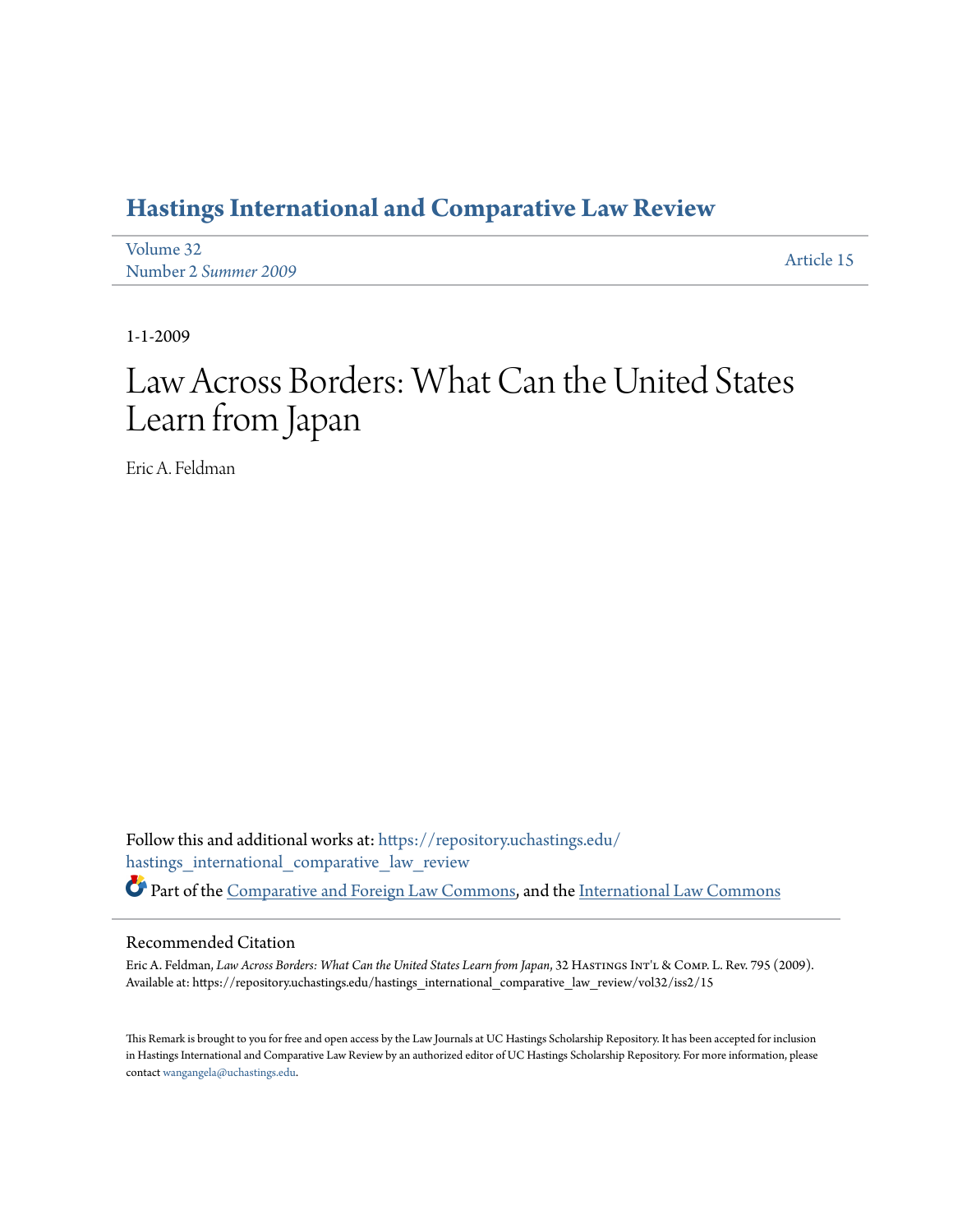# **Law Across Borders: What Can the United States Learn From Japan?t**

#### By ERIC A. FELDMAN\*

The question posed to the speakers on this panel is whether the "West" can learn from the "Rest." As an outsider to the American Society of Comparative Law, and to the field of comparative law generally, I must confess that I am somewhat puzzled by that query. For one, I tend to think in categories that are far less inclusive or broad than "West" and "Rest." Although I research, write, and teach about the American legal system, which I assume is part of the category "West," I would never claim to have expertise on all aspects of that system. Nor do my learned law faculty colleagues generally make claims to expertise about the American legal system writ large. Instead, American legal academics are a community of specialists, and pretending to possess expert knowledge of more than a few subfields of American law appropriately invites ridicule.

Further complicating the picture is the fact that my knowledge of other nations that are members of the Western legal tradition - Italy, Germany, Spain, and many others - is even more sketchy. And I am on even shakier ground when it comes to that amorphous category labeled "the Rest." How delighted I would be if I could claim expertise in the legal system of Iran, or Pakistan, or Bhutan, or Cambodia, all of which I assume constitute the "Rest" rather than the "West." But sadly, those are places about which my legal knowledge is rather basic. In fact, the only non-Western nation about which I have any detailed knowledge is Japan, and, as it is with the U.S., my expertise is selective and incomplete.

t Remarks from The West and the Rest in Comparative Law, 2008 Annual Meeting of the American Society of Comparative Law, University of California, Hastings College of the Law (Oct. 2-4, 2008).

<sup>\*</sup> Visiting Professor of Law, Stanford Law School; Professor of Law, University of Pennsylvania Law School. I am grateful to Behnam Gharagozli for turning my oral presentation notes into the first draft of this manuscript.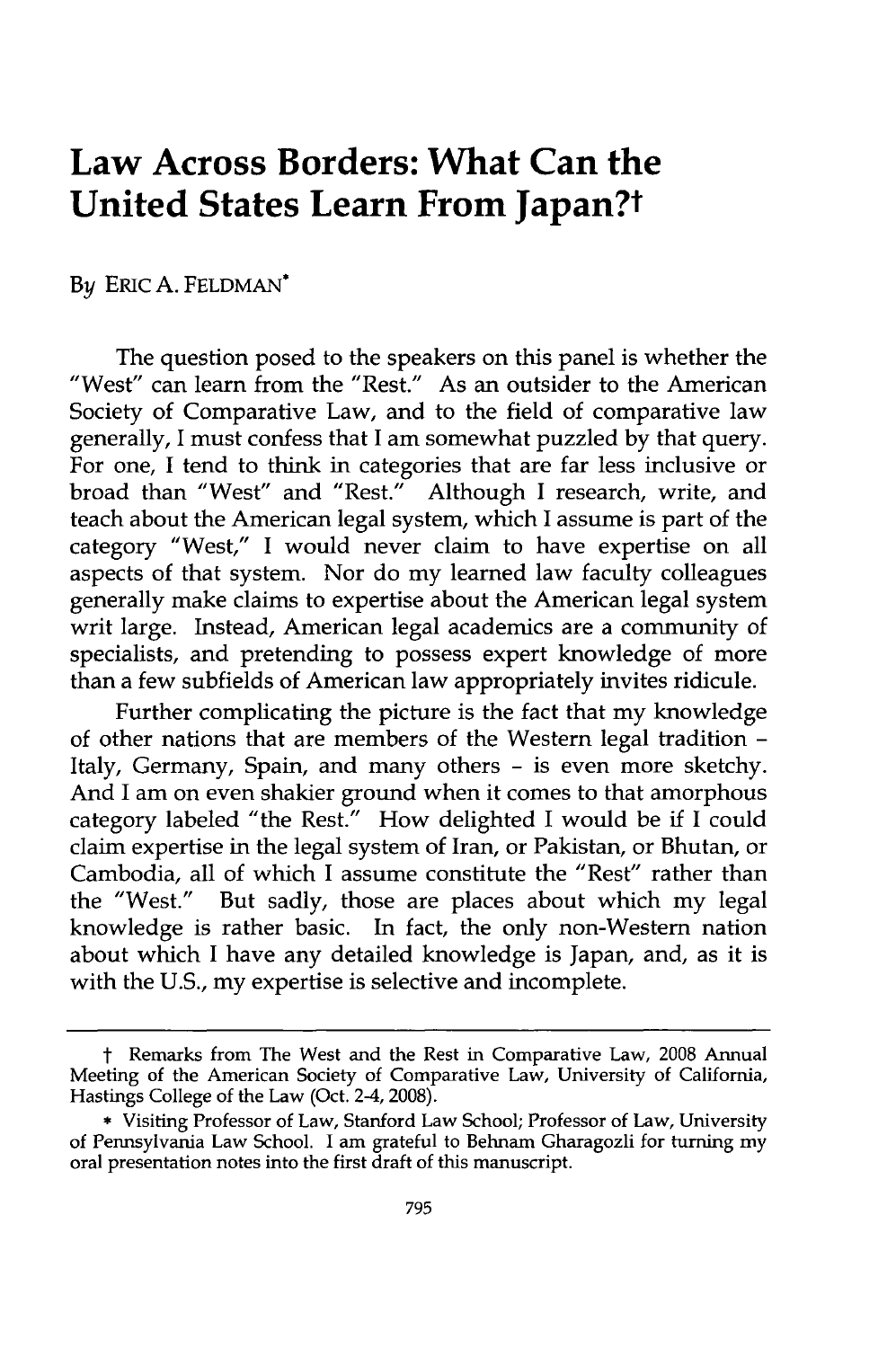My discomfort with the categories "West" and "Rest" is further illustrated by the difficulty of categorizing Japan. While the Japanese system clearly has its roots in what would seem to be the archetype of non-Western law (i.e., Eastern, Chinese), its legal history over the past 150 years reveals significant Western roots, with a heavy dose of the civil law tradition (particularly French and German) in the late nineteenth century and an influx of common law ideas and institutions during the postwar U.S. Occupation in the mid-twentieth century. As a result,  $\overrightarrow{l}$  am envious of those on the previous panel; the question they were asked, can the "Rest" learn from the "West," is straightforward. Japan is Exhibit One for the proposition that countries that are generally considered non-Western can and do learn from nations that are part of the Western legal tradition.

As a concession to my own zone of comfort, my comments will be more specific than whether the "West" can learn from the "Rest." I will take the charge quite literally with regard to whether lessons can be learned, but focus only on Japan and the United States and what the United States may usefully learn from the structure and substance of the Japanese legal system. Before I offer nine specific suggestions, however, one additional general comment is necessary, because it seems to me that there is a critical issue our panels have ignored. It involves not learning *from* other places but learning *about* them. I worry that by focusing on learning *from* rather than learning *about* we are simply assuming that we can learn about the legal rules and practices of other nations accurately and in detail. But more than other legal scholars, comparativists surely know how frequently other legal systems are misunderstood, or only partly understood, and how easily such misapprehensions can derail the process of trying to learn something useful from another legal system.

So I think we need to show humility in our ability to learn *about,* and even more so in our ability to learn *from.* At the same time, we need to do a much better job getting law students interested in studying other legal systems so that they can clearly distinguish between actual "lessons to be learned" and mere bias, projection, and misunderstanding. It is in that spirit that I offer you a somewhat random list of what I think the "West" (the United States) can learn from the "Rest" (Japan).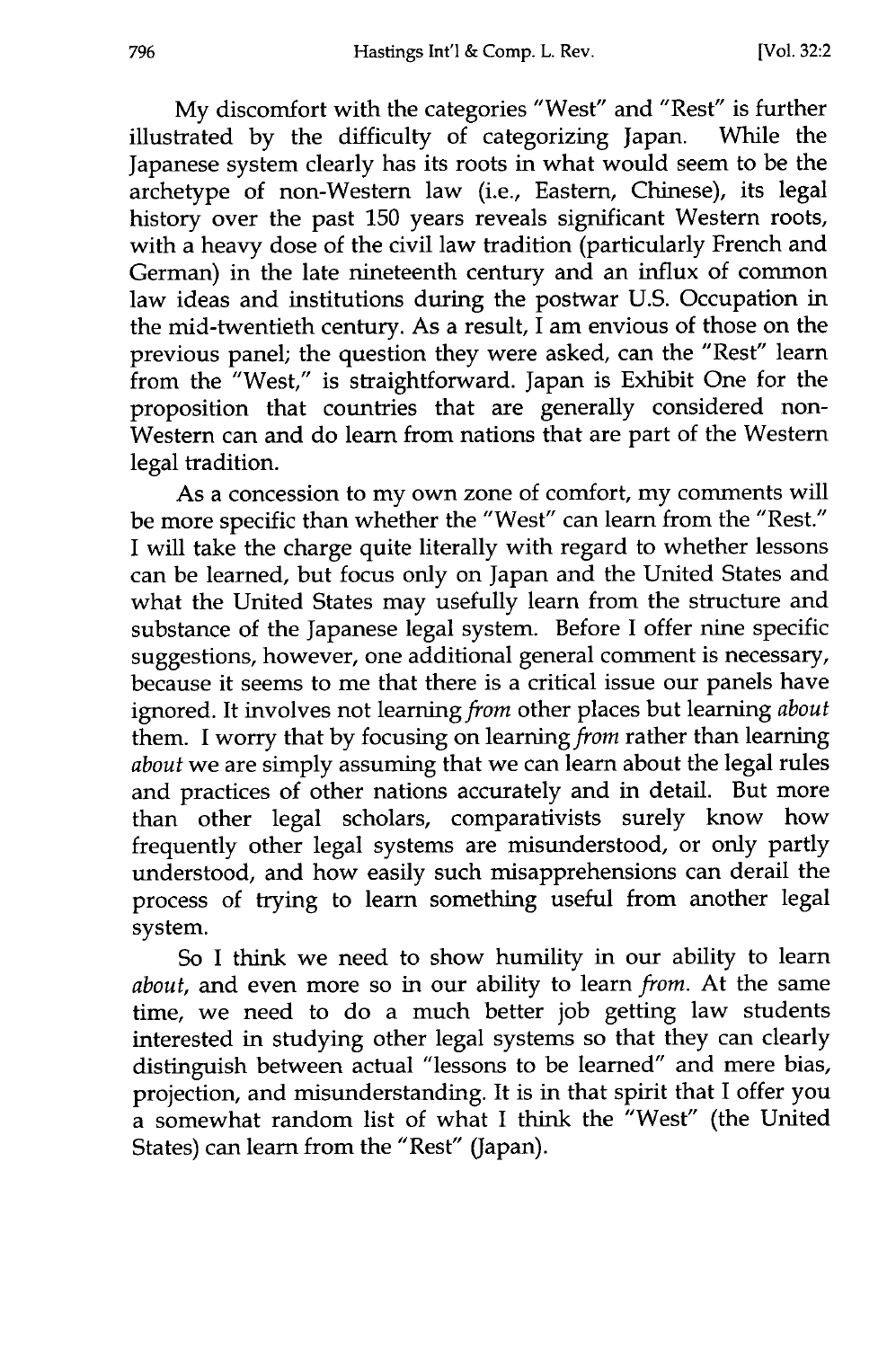## **I. Depoliticize the Selection of Judges**

There is a good deal of debate over judicial independence in Japan, but even those who have expressed concern about a lack of independence do so in a narrow band of cases. Japan follows a system of training judges that is quite different from that in the United States, though it is similar to those in some European nations. Aspiring legal professionals must take an entrance exam to study at the government's Legal Training and Research Institute. Those who pass become judges, prosecutors or attorneys. Although the question of which path to pursue depends to some extent on individual preference, the best and brightest students get a tap on the shoulder inviting them to become judges. They come up through the judiciary working with senior judges who mentor them in everything from trial procedure to settlement negotiation. The result is a **highly** professionalized judiciary drawn from the top students at Japan's best universities. Such a system has its faults; currently, Japan is thinking about adding another track in which seasoned senior professionals could become judges, which is seen as a way of addressing the homogeneity of the bench. Compared to the politicization of many **U.S.** judicial appointments, and the money being poured into judicial elections **by** parties with a clear financial interest in the outcome of cases that will be heard **by** the elected judge, a system in which members of the judiciary are not elected or politically appointed is something that could be a valuable contribution to the operation of the American legal system.

### **II. Be** Less **Cynical About Apology**

Defendants in the United States infrequently apologize, and when they do, the common perception is that they are seeking some sort of instrumental or material gain. In medical malpractice suits, for example, one of the hottest areas of research on law and apology, the general view is that doctors apologize less because they think that they did something wrong than because they see it as a way to avoid lawsuits. While apologies also have instrumental value in Japan, they are a far more common feature of legal conflict than in the U.S., and litigants frequently cite apology as an important outcome of their disputes. Further, apology in Japan generally facilitates the ability of parties to come to terms financially, and plays a critical role in "balancing the moral scales" of a conflict. A less cynical view of, and greater emphasis on, apology as a key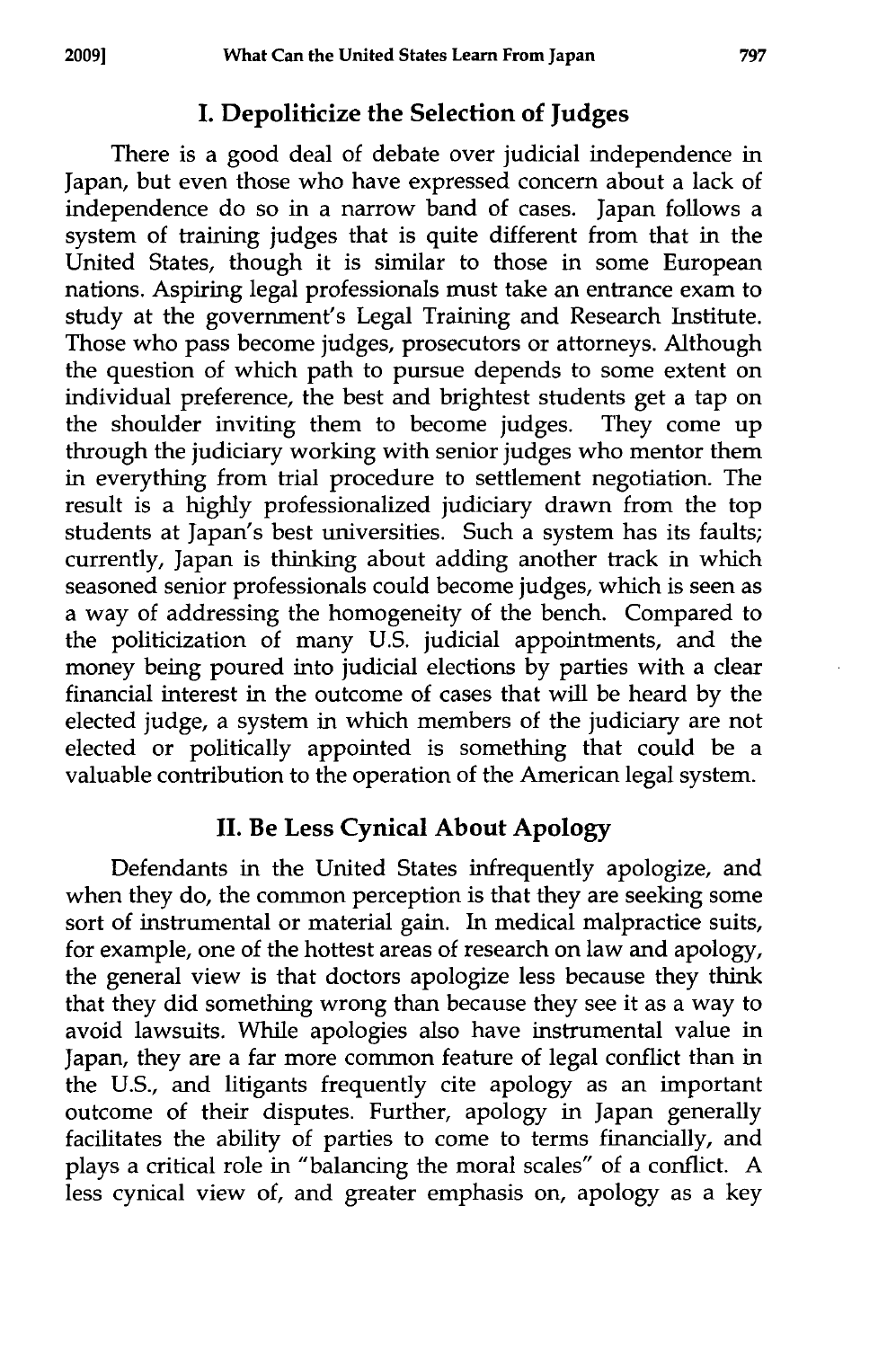component of the resolution of legal conflict in the U.S., could facilitate the bridging of differences before they harden into irreconcilable animosity, and help heal the wounds that result from the bitter disagreements that lead people to court.

#### **III.** Take Vicarious Liability More Seriously

Vicarious liability in the United States works as a form of strict liability, with those held vicariously liable charged with the cost of accidents resulting from the carelessness of their employees or independent contractors. Because parties held vicariously liable are not seen as having acted negligently or inappropriately, it is rare for them to take moral responsibility for the harms inflicted on the injured party. The result is an attenuated view of responsibility in which even those who are held accountable for certain accidents can legitimately feel like what happened was not their fault. As a French court stated when describing the role of several government officials in the scandal over the transmission of HIV through the blood supply, "responsible, but not guilty."

In contrast, it is far more common in Japan for individuals only tenuously linked to accidents to take responsibility for the harms that occur on his or her watch. From plane crashes to tainted foodstuffs to defective products, company presidents regularly fall on their swords to accept responsibility for the injuries suffered by those whose misfortune brought them into contact with the goods or services of their companies. This is clearly not vicarious liability in the narrow sense, and I am not suggesting a specific doctrinal change. Instead, it appears that there are broad differences in who bears, or perhaps accepts, responsibility for a wide range of personal injuries in Japan and the U.S., and that there are certain advantages to Japan's approach.

#### **IV. Rethink the Second Amendment**

It is not my intention to invite a constitutional debate on theSecond Amendment in the United States. Nor do I intend to simplify the complex relationship between laws that limit or outlaw the ownership or possession of firearms and the occurrence of violent crime. However, it is worth noting that Japan has what may be the most restrictive gun ownership law in the developed world, in conjunction with one of the lowest rates of violent crime. Those wishing to own a firearm in Japan must be hunters and can only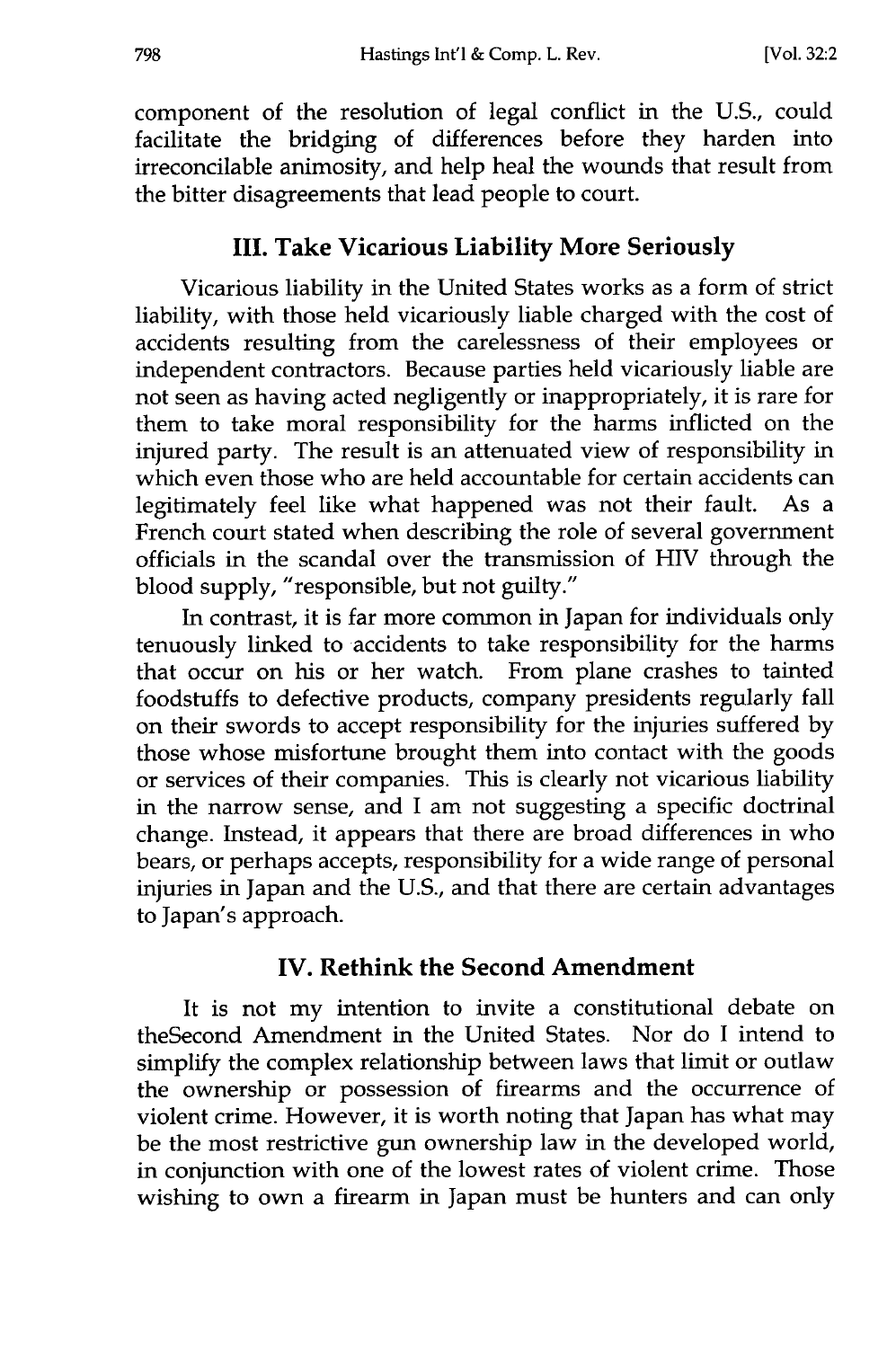obtain shotguns **-** handguns, assault weapons, and other types of firearms are banned. Before obtaining a gun, people must go through a lengthy and complex licensing procedure, including a mental health component. Gun owners must store their guns in a locker, give police a map of their home showing where the gun is stored, and keep ammunition in a separate locked safe.

Gun related crimes in Japan are extremely low - a function of the small number of guns in society, the severe penalty for having an unlicensed firearm, and undoubtedly other factors. To the extent that violence and violent crime continues to be seen by Americans as a significant quality-of-life problem, the experience of Japan in minimizing that problem is surely worth examining.

#### **V. Make Criminal Law Less Punitive**

Current data indicates that there are approximately 2.2 million people who are incarcerated in the United States (approximately 1 percent of all adults). Japan's prison population, in contrast, is under 100,000 (approximately .08 percent of the adult population). While there are many reasons for that extreme discrepancy, at least part of the explanation is due to a difference in penal philosophy. While the Japanese are more interested in rehabilitation and reintegration, Americans seems more intent on punishment. Although there is no simple cut-and-paste way to emulate Japan's approach to criminal justice in the U.S., and no guarantee that importing Japan's strategy will have similar consequences in the United States, it is at least worth having a look at the emphasis on rehabilitation in Japan and asking whether it could be adapted to the U.S. context.

#### **VI. Reform the Expert Witness System**

One of the most controversial elements of civil justice in the United States is the expert witness system. Clients pay huge sums to so-called experts, many of whom peddle their views to the highest bidder, in a process that is highly unlikely to aid courts in their search for the truth. In cases that involve the U.S. government, like litigation against the savings and loan industry in the 1990s, the large payments to experts come from the public fisc.

In contrast, Japan's system of injecting expert opinion into complex litigation is inexpensive, experts are motivated by nonpecuniary factors, and the truth-value of their testimony is relatively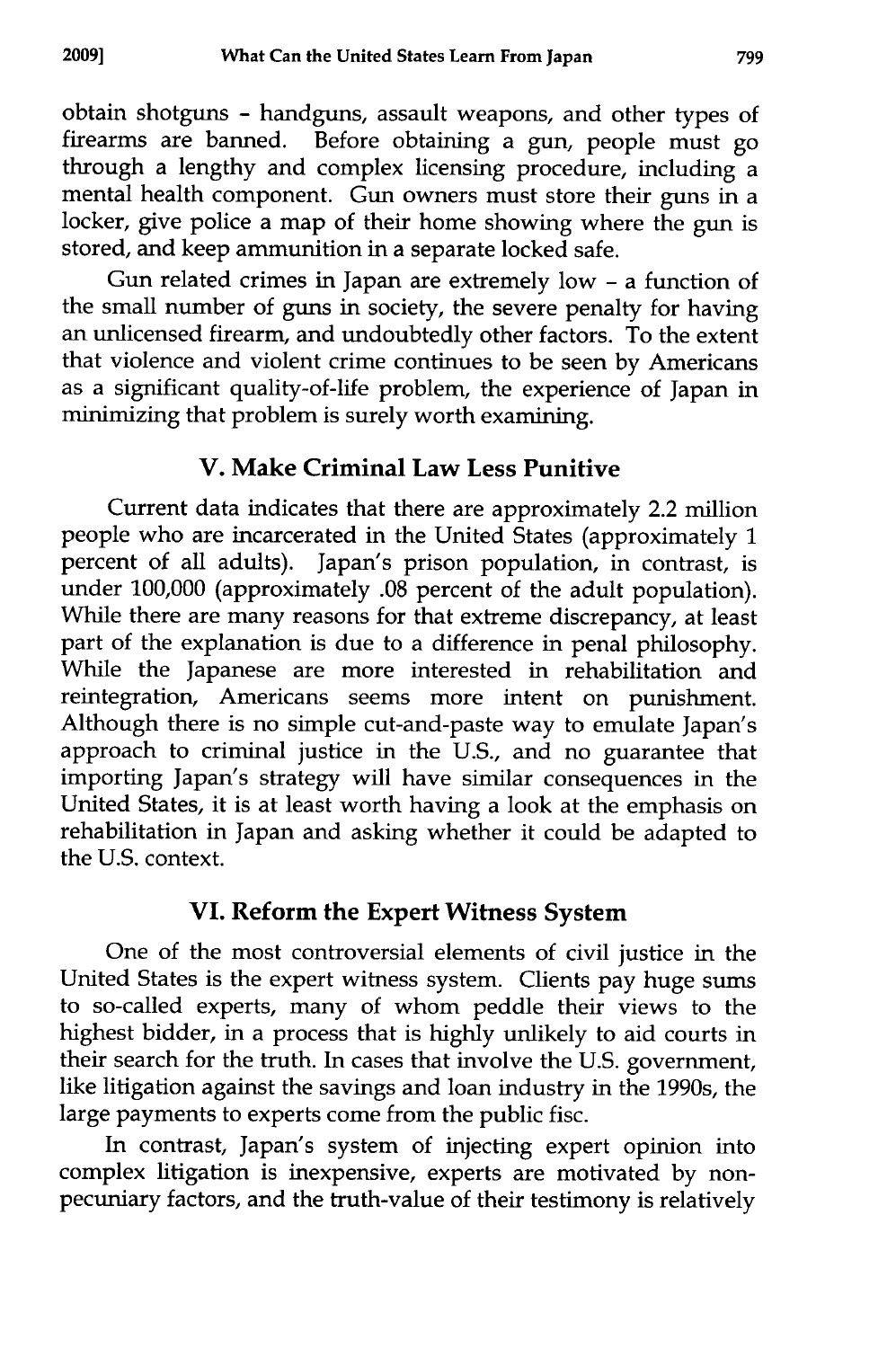high. Japan has recently brought about several changes in the use of experts in the courtroom. "Expert commissioners," for example, serve as advisors to judges. The court can also call experts from panels of pre-registered and pre-certified professionals. Looking in more detail at what Japan has done and determining whether it has been effective ought to be the first step in the much-needed reform of the U.S. expert witness system.

#### **VII. Teach Law Students About Legal Systems Other Than Their Own**

Japanese law students not only spend a significant amount of time studying the Japanese legal system, but also learn a good deal about the French and German legal systems, the common law systems of the United States and United Kingdom, and the legal systems of their Asian neighbors. American law students provide a striking contrast. They are generally clueless about what differentiates civil law and common law jurisdictions, and they learn nothing, or close to nothing, about legal systems outside of the United States. Instead, they are often convinced - and their professors are too often complicit in affirming their conviction - that the substance and process of American law is a global model. Japan offers an alternative - as do many other nations - for how to escape some of the insularity that characterizes law and lawyers in the United States. Being interested in, and possessing knowledge about, legal systems around the world makes Japanese lawyers and scholars far more intellectually broad than their counterparts in the United States. And it makes them much more useful when domestic legal problems arise for which non-domestic solutions or responses already exist. We ought to emulate Japan by removing our blinders (and those of our students), becoming more curious about law outside the U.S., and being more willing to spend our time studying it. Although the pundits are surely correct about the power of globalization, in many ways legal systems have remained profoundly local, and we cannot avoid the hard work of digging into specific jurisdictions so as to understand how they operate.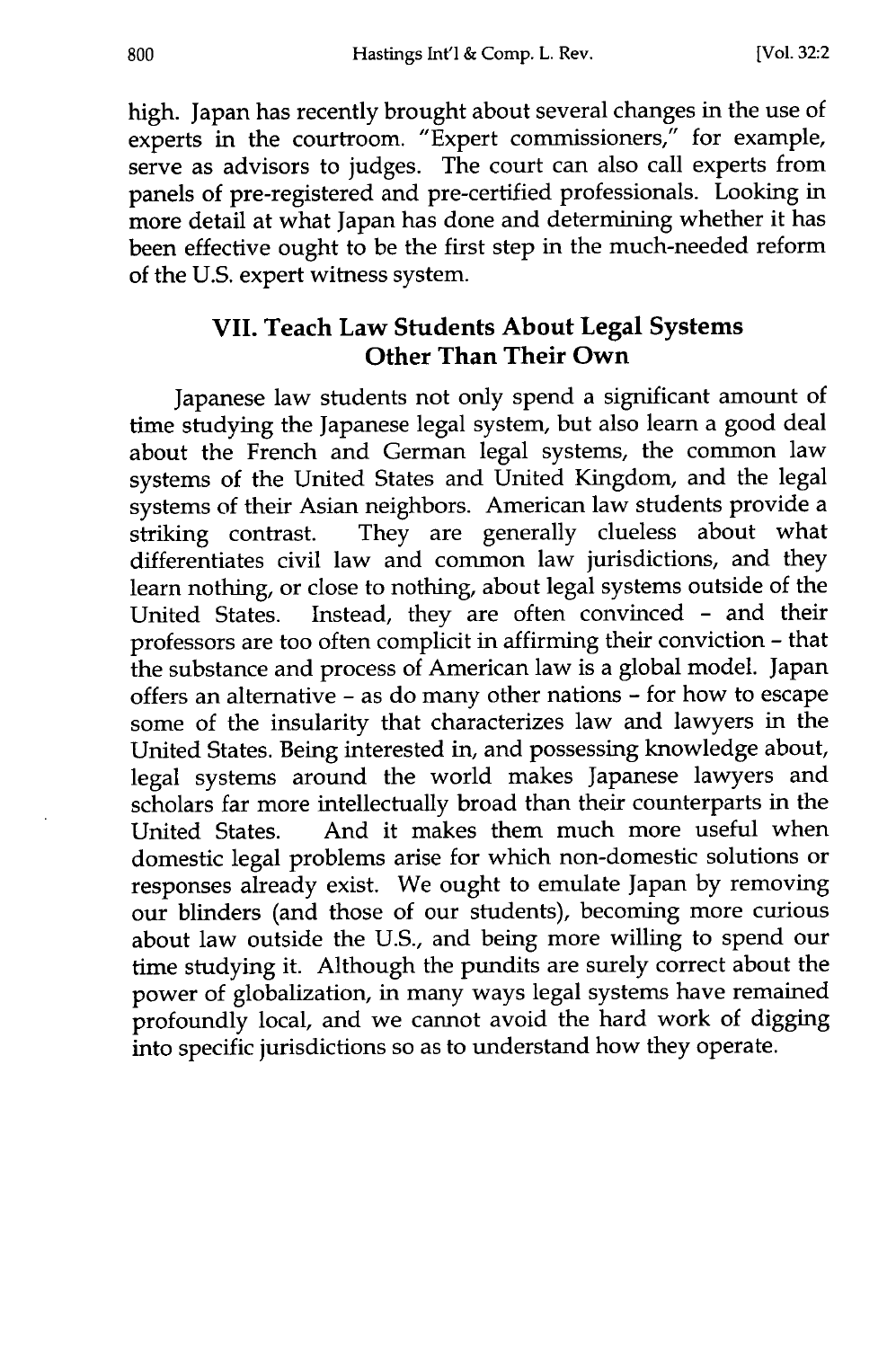### **VIII. Increase Public Entitlement Programs While Decreasing Civil Damage Awards**

**The media** within and outside of the **U.S.** regularly vilifies the American legal system for being overly generous to plaintiffs ir personal injury lawsuits. Although the criticisms are greatly exaggerated, and celebrated cases like the one involving a spilled cup of McDonald's coffee are almost always more apophrycal than real, it is true that damage awards in the United States are higher than those in most other jurisdictions, including Japan. Numerous factors contribute to the magnitude of **U.S.** damage awards, among which the financial needs of plaintiffs is critical. Many Americans involved in accidents lack sufficient health insurance, have only modest worker's compensation benefits, and do not have robust retirement plans. As a result, money for tangible damages like health care costs, and for intangible damages like pain and suffering, is necessary in order to make plaintiffs whole.

In Japan, on the other hand, damages are low and relatively predictable because they are calculated with reference to a guidebook that is used by all courts and lawyers throughout the country. Attorney's fees (only recently allowed to be billed on a contingency basis) are lower than in the United States. Pain and suffering damages rarely exceed (or even reach) \$500,000. Punitive damages are not permitted. Yet injured parties generally get the money they need if they win their claims, because the most urgent post-accident expense **-** medical care - is taken care of by Japan's system of universal health insurance. Perhaps Japan's combination of modest civil damages and generous social insurance contains a useful lesson for the U.S. as we continue to debate the virtues and vices of tort reform and begin the difficult process of reshaping our heath care system.

#### **IX. Be Eclectic and Cannibalistic - Send Study Teams To and Fro, Borrow From a Wide Range of Legal Systems**

Since the Meiji Restoration in the late nineteenth century, the Japanese government has been sending teams of smart young lawyers around the world to study how other countries construct and operate their legal systems. Most recently, in the 1990s, groups of Japanese lawyers and law professors descended on destinations as diverse as Colorado, Copenhagen, and Cambridge to study how different jurisdictions educate lawyers, involve laypersons in